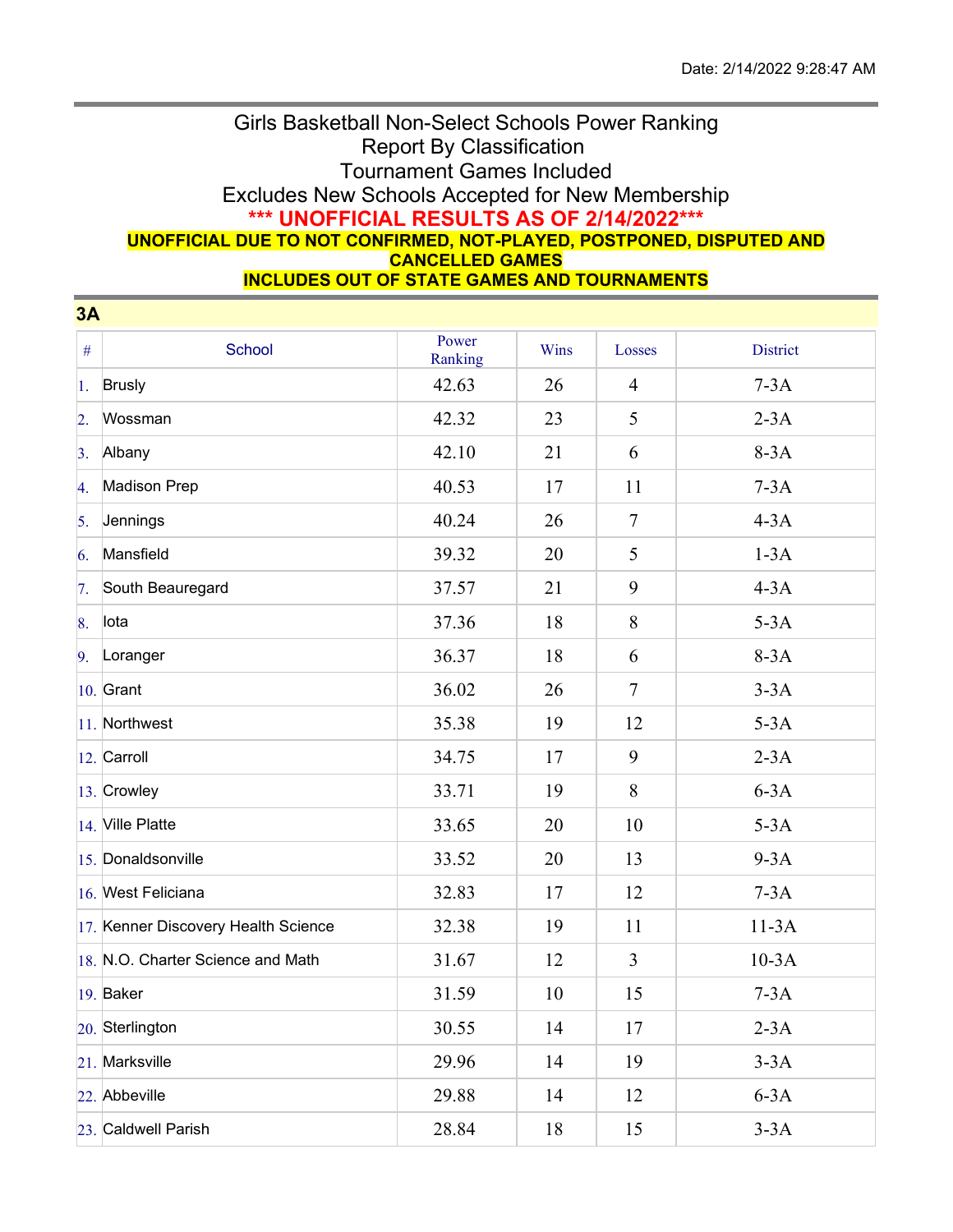| 24. Bossier                     | 28.73 | 8                | 12             | $1-3A$  |
|---------------------------------|-------|------------------|----------------|---------|
| 25. McDonogh #35                | 28.64 | 10               | 12             | $10-3A$ |
| 26. Kaplan                      | 28.54 | 11               | 14             | $6-3A$  |
| 27. Patterson                   | 28.47 | 14               | 11             | $9-3A$  |
| 28. Union Parish                | 28.41 | 8                | 14             | $2-3A$  |
| 29. Church Point                | 28.03 | 13               | 20             | $5-3A$  |
| 30. Bogalusa                    | 27.27 | 12               | 16             | $8-3A$  |
| 31. St. Martinville             | 27.09 | 12               | 15             | $6-3A$  |
| 32. Glen Oaks                   | 26.95 | 11               | 19             | $7-3A$  |
| 33. Jewel Sumner                | 26.33 | 13               | 14             | $8-3A$  |
| 34. St. James                   | 26.32 | 10               | 19             | $9-3A$  |
| 35. Frederick A Douglass        | 25.79 | 9                | 13             | $10-3A$ |
| 36. lowa                        | 25.08 | $\tau$           | 19             | $4-3A$  |
| 37. Richwood                    | 24.05 | 6                | 24             | $2-3A$  |
| 38. Mamou                       | 23.88 | 11               | 17             | $5-3A$  |
| 39. Westlake                    | 23.77 | $\overline{4}$   | 18             | $4-3A$  |
| 40. Pine Prairie                | 22.64 | 5                | 26             | $5-3A$  |
| 41. Booker T. Washington - N.O. | 22.13 | $\overline{4}$   | 21             | $10-3A$ |
| 42. Lake Charles College Prep   | 21.71 | 8                | 18             | $4-3A$  |
| 43. Collegiate Baton Rouge      | 21.15 | 5                | 16             | $7-3A$  |
| 44. Buckeye                     | 20.79 | 6                | 26             | $3-3A$  |
| 45. Sci Academy                 | 20.41 | 6                | 16             | $10-3A$ |
| 46. Erath                       | 20.36 | $\overline{4}$   | 12             | $6-3A$  |
| 47. North Webster               | 19.91 | 5                | 16             | $1-3A$  |
| 48. Lutcher                     | 18.53 | $\overline{2}$   | 19             | $9-3A$  |
| 49. Jena                        | 18.41 | $\mathbf{1}$     | 24             | $3-3A$  |
| 50. Green Oaks                  | 18.22 | $\overline{2}$   | 24             | $1-3A$  |
| 51. Sophie B. Wright            | 17.77 | $\overline{2}$   | 11             | $10-3A$ |
| 52. M.L. King Charter           | 16.88 | $\boldsymbol{0}$ | $\overline{3}$ | $10-3A$ |
| 53. Mentorship Academy          | 16.41 | $\mathbf{1}$     | 10             | $7-3A$  |
| 54. Berwick                     | 15.10 | $\boldsymbol{0}$ | 24             | $9-3A$  |